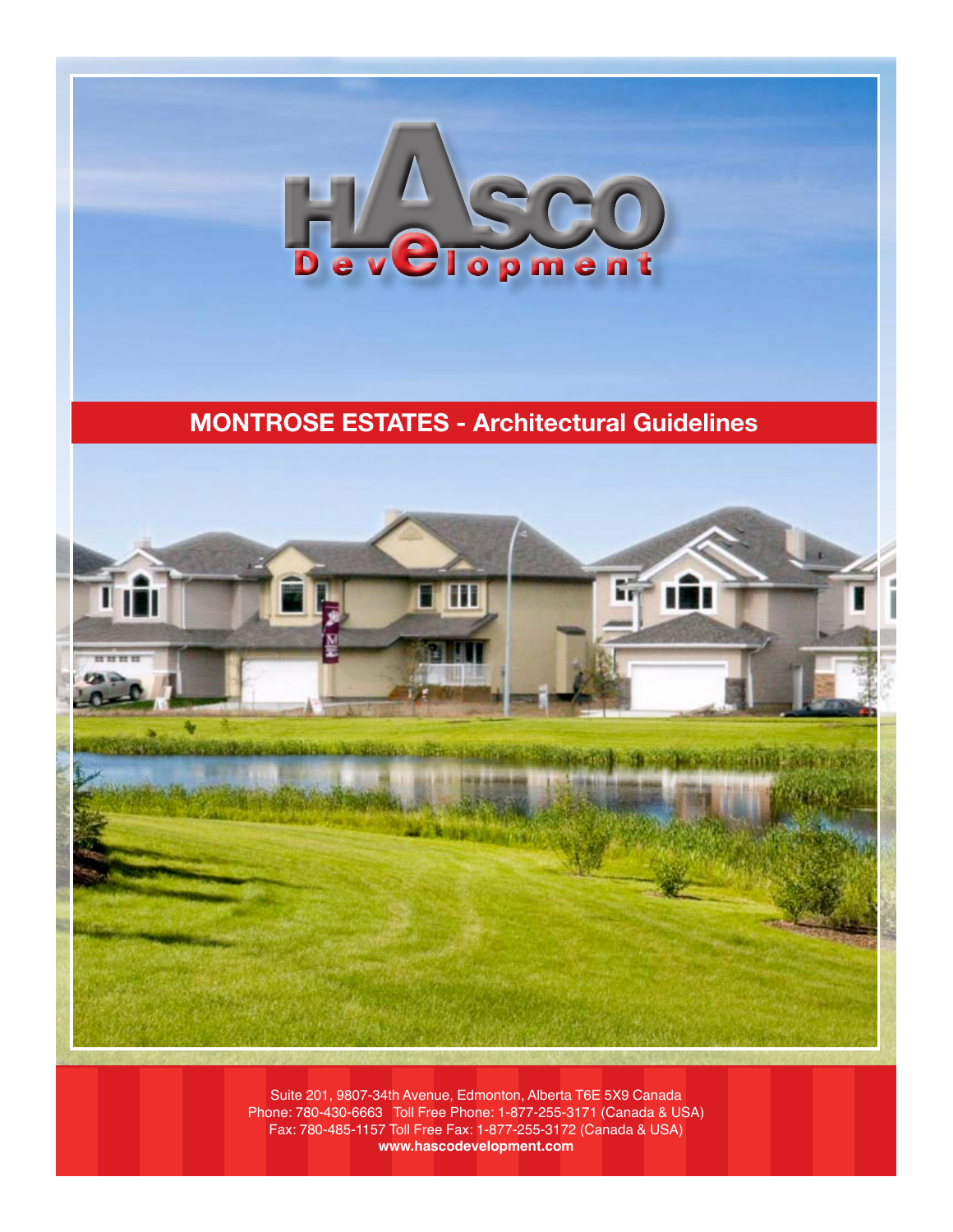#### CONTENTS:

| <b>Section Description</b>           |                                    |                                               |              |                                                               |  |
|--------------------------------------|------------------------------------|-----------------------------------------------|--------------|---------------------------------------------------------------|--|
| 1.0                                  | <b>OBJECTIVE</b>                   |                                               |              |                                                               |  |
| 2.0                                  | <b>STREETSCAPE</b>                 |                                               |              |                                                               |  |
| 3.0                                  | <b>HOUSE SIZE</b>                  |                                               |              |                                                               |  |
| 4.0                                  | SITE PLANNING AND GRADING          |                                               |              |                                                               |  |
| 5.0                                  | GARAGE/DRIVEWAY                    |                                               |              |                                                               |  |
| 6.0                                  | <b>IDENTICAL ELEVATION</b>         |                                               |              |                                                               |  |
| 7.0                                  | <b>EXTERIOR COLORS</b>             |                                               |              |                                                               |  |
| 8.0                                  | <b>CORNER LOTS</b>                 |                                               |              |                                                               |  |
| 9.0                                  | <b>WALKOUT LOTS</b>                |                                               |              |                                                               |  |
| 10.0                                 | <b>HIGH VISIBILITY LOTS</b>        |                                               |              |                                                               |  |
| 11.0                                 | <b>ROOFING</b>                     |                                               |              |                                                               |  |
| 12.0                                 | <b>EXTERIOR FINISHES</b>           |                                               |              |                                                               |  |
| 13.0                                 | <b>FENCING</b>                     |                                               |              |                                                               |  |
| 13.1                                 | Landscaping                        |                                               |              |                                                               |  |
| 14.0                                 | ANCILLARY BUILDINGS / GARDEN SHEDS |                                               |              |                                                               |  |
| 15.0                                 | <b>INTERPRETATIONS</b>             |                                               |              |                                                               |  |
| 16.0                                 | <b>SITING</b>                      |                                               |              |                                                               |  |
| 16.1                                 | Consultant                         |                                               |              |                                                               |  |
| 16.2                                 | <b>City Regulations</b>            |                                               |              |                                                               |  |
| 16.3                                 | <b>Plot Plans</b>                  |                                               |              |                                                               |  |
| 17.0                                 | <b>SUBDIVISION APPEARANCE</b>      |                                               |              |                                                               |  |
| 17.1                                 | <b>Signage</b>                     |                                               |              |                                                               |  |
| 17.2                                 | <b>Excavation Material</b>         |                                               |              |                                                               |  |
| 17.3                                 | Clean Up                           |                                               |              |                                                               |  |
| 17.4                                 | <b>Construction Activity</b>       |                                               |              |                                                               |  |
| 18.0                                 | <b>APPROVAL PROCESS</b>            |                                               |              |                                                               |  |
| 19.0                                 | <b>DAMAGE DEPOSITS</b>             |                                               |              |                                                               |  |
| 19.1                                 | <b>Deposit Return Procedure</b>    |                                               |              |                                                               |  |
| <b>DIRECTORY:</b>                    |                                    |                                               |              |                                                               |  |
| Developer                            | <b>Hasco Development</b>           | 430-6663 (Fax 485-1157)                       | Raj Sharma   | #201, 9807 - 34 Ave.<br>Project Manager Edmonton, AB. T6E 5X9 |  |
| <b>Engineers</b>                     |                                    |                                               |              |                                                               |  |
|                                      |                                    |                                               |              | Edmonton, AB. T5K 2L6                                         |  |
| Architectural<br><b>Applications</b> |                                    | Windward Landtec Inc. 454-6799 (Fax 454-6896) | Ray Jacobson | 12128 - 121 A Street<br>Edmonton, AB. T5L 0A4                 |  |
| Surveyor                             |                                    |                                               |              |                                                               |  |
|                                      |                                    |                                               |              |                                                               |  |

**Solicitor** 

**Geotechnical**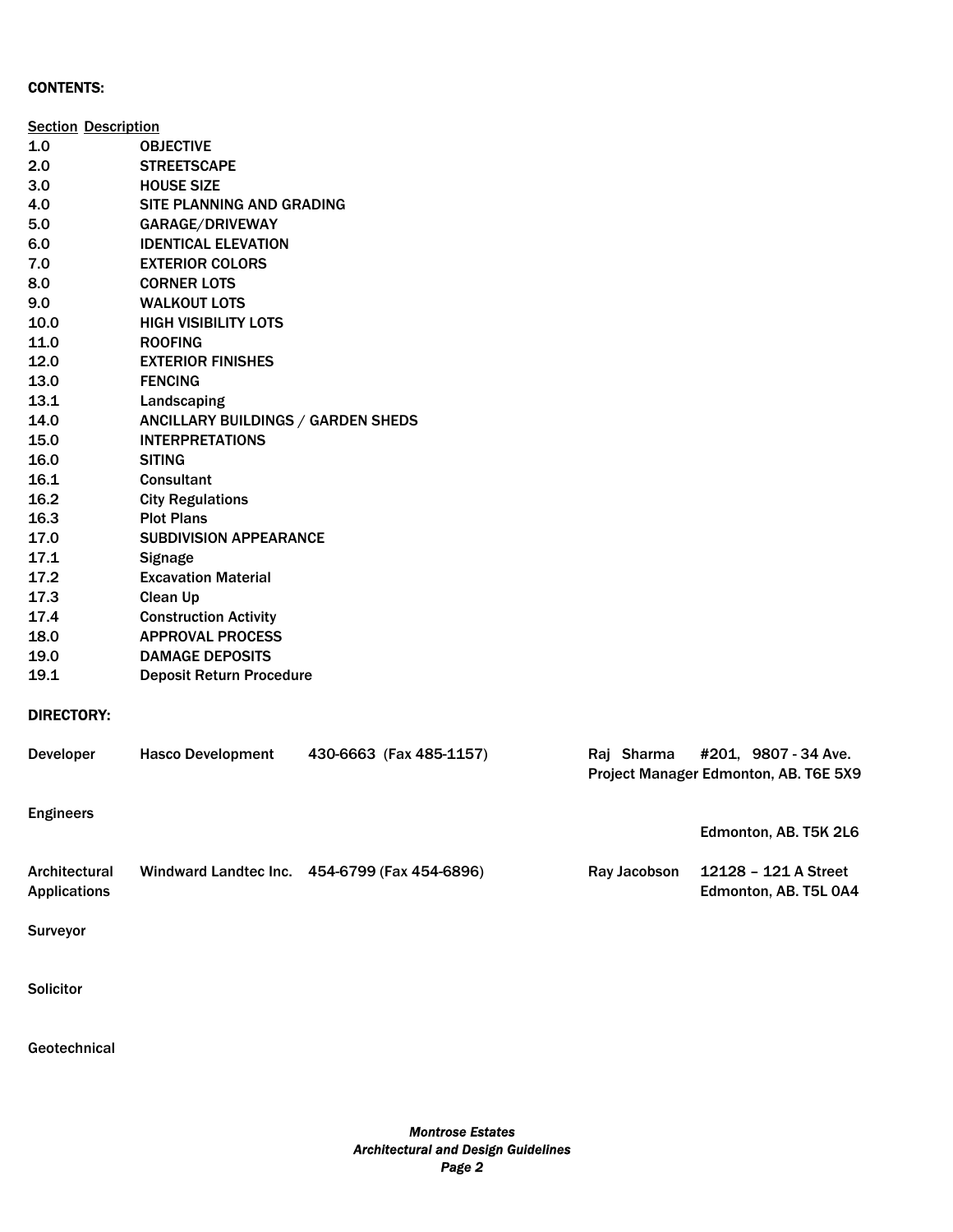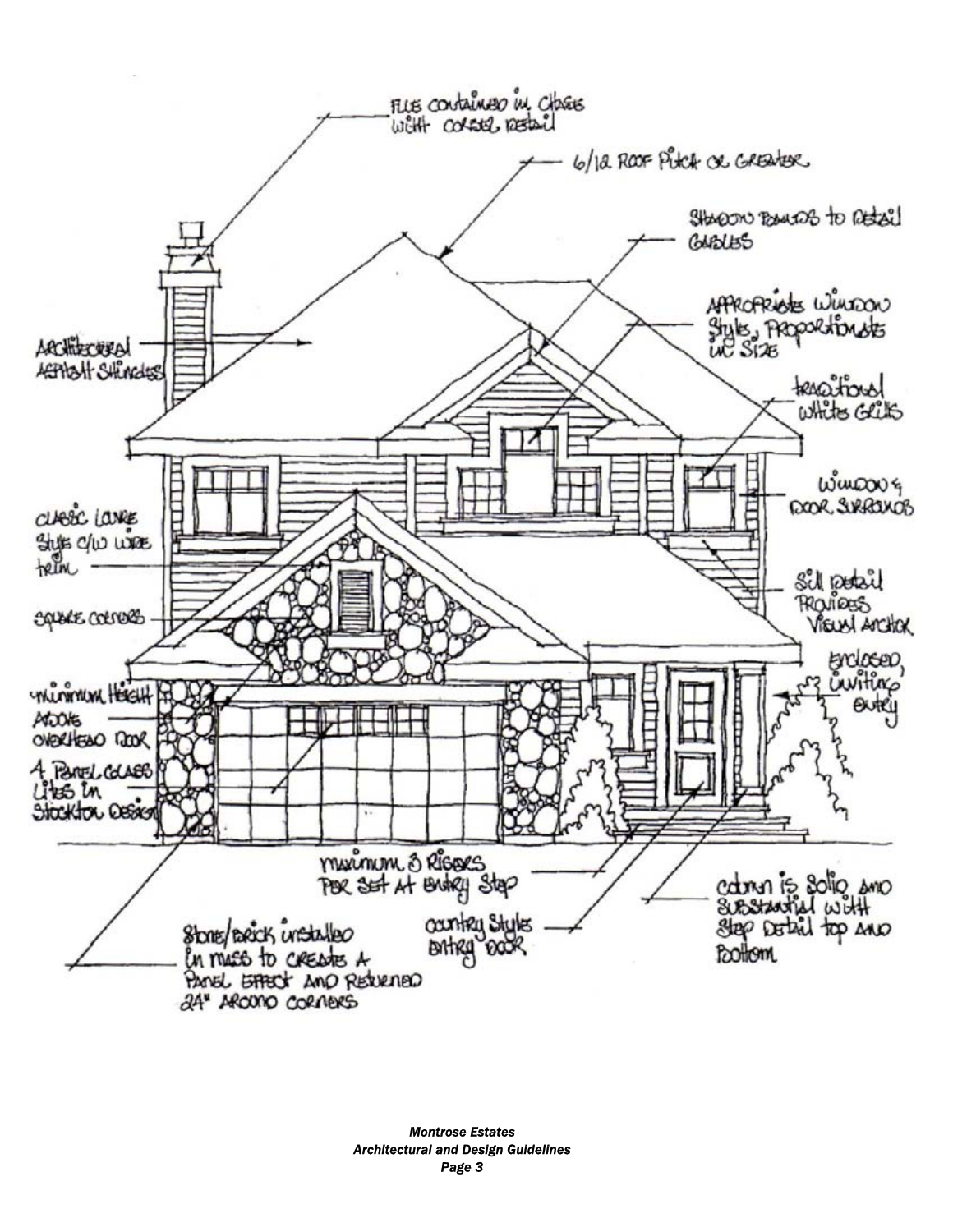# 1.0 OBJECTIVE

The objective of these architectural guidelines is to ensure the very highest standard of visual appeal and image; ensuring compatibility among homes and integration of the community into the natural landscape. Outlining the opportunities and constraints of building, these guidelines will assist builders, designers and home buyers in achieving problem free construction.

# 2.0 STREETSCAPE

Care must be taken to integrate the unique values of each home with special attention to the relationship with neighboring properties. Relative massing, siting and style will be of utmost importance in assuring each home compliments it's' neighbor and the subdivision. Building massing, siting and style may be adjusted and/or alternate treatments requested to reinforce the streetscape. Entranceways will be

covered at a level that encloses and protects the space. The style, width, height and detailing of entranceways will together create a sense of arrival. The Builder / Purchaser should review the attached descriptive elevations to ensure compliance of the proposed home for the area. It is highly recommended that the Builder / Purchaser obtain Preliminary approval of their propose designs prior to finalizing their drawings to ensure compliance with the guidelines for the area.

### 3.0 HOUSE SIZE

Minimum house width on all lots shall be 90% of the building pocket with the exception of pie shaped lots where discretion may be used for the massing requirements.

Houses are to have a consistency of mass and volume within the streetscape. As such, house widths and sizes must relate proportionately and logically to the lot width and neighboring houses. Homes will be reviewed on their individual merits of design, massing, proportion, and compatibility.

Minimum house sizes shall be in accordance with the attached schedule- (Main Floor Area)

| <b>Bungalow</b>    | 1300 sq. ft. |
|--------------------|--------------|
| <b>Bi</b> – Level  | 1200 sq. ft. |
| <b>Split level</b> | 1200 sq.ft.  |
| 2 Storey           | 1100 sq.ft   |

# 4.0 SITE PLANNING AND GRADING

Site planning and grading must accommodate the natural slope of the land with variations in grade absorbed within the building mass as much as possible. Lot grading must be in strict conformance with the approved grading plan for the subdivision.

Special attention is to be given the treatment of exposed concrete foundation walls. A maximum of 2'0" (1'-0" bi levels) of parged concrete will be permitted on the front and corner elevations. Variation in grade and basement design may require cladding material be lowered or extended to within 2'0" of ground level accordingly.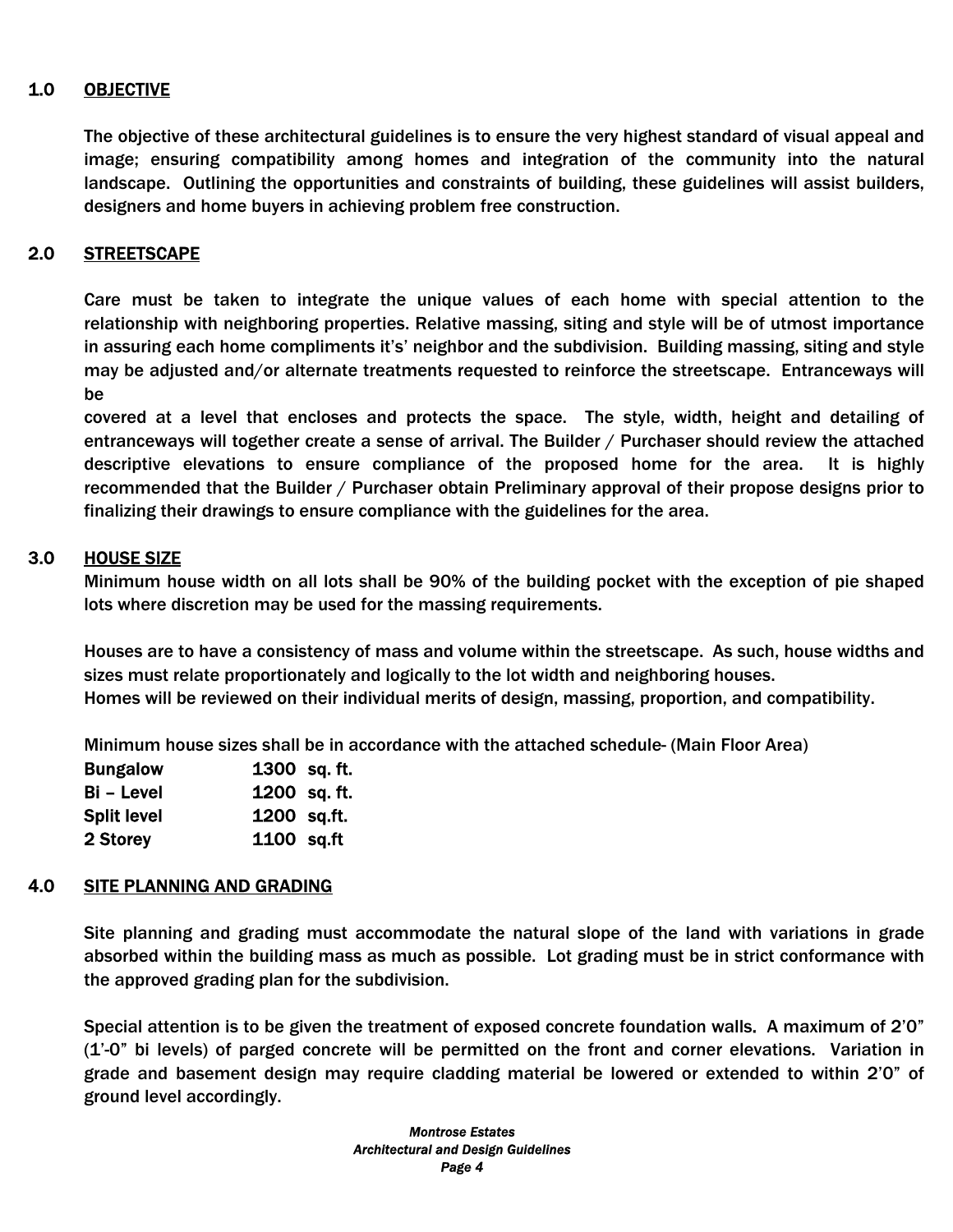Homes will be reviewed on their individual merits of design, massing, proportion and compatibility and, where the Architectural Consultant considers the plan to be exceptional, and, provided that the house conforms to the general trend of the neighborhood, exceptions may be considered.

# 5.0 GARAGE/DRIVEWAY/WALKWAY

All homes must be provided with at least a double attached garage, constructed with the home and located in accordance with the garage location plan. Homes should be designed to integrate the garage and minimize its appearance while enhancing the mass of the house itself. Some of the architectural measures that can achieve this are proportionate development of the second floor above the garage and an emphasis on entrance treatments. Overhead doors shall be finished in the same color as the wall cladding. All Overhead garage doors are to have windows in the Heritage style. The height between the overhead door and eave line should be kept to 2'0". Where the design exceed 2'0", special treatment is required. Front driveways and walkways may be constructed of concrete, including plain, stamped and colored concrete, colored concrete pavers and exposed or washed concrete. Where colored concrete or pavers are utilized, the color must be expressly approved. The front walkway must be a minimum of poured concrete in broom finish and at least 4'-0" wide. Individual patio blocks will not be permitted.

### 6.0 IDENTICAL ELEVATIONS

Similar or approximately identical elevations must not be repeated on adjacent lots or directly across the street (X0AX). To be considered different, an alternate elevation must reflect substantial modifications. Repetitive use of elevations, this includes front elevations as well as high visibility rear elevations will be monitored to ensure interesting streetscapes

# 7.0 EXTERIOR COLORS

Colors will be approved on a lot by lot basis without repetition on adjacent lots. The use of a third accent color is encouraged. (e.g. front door ) No bright colours (pink, blue, green) will be allowed and earth tone colors are encouraged.

The overhead garage door must be painted to match the wall cladding.

#### 8.0 CORNER LOTS

Corner elevations must be designed to suit the high visibility of these locations. Appropriate wall heights, window placement and detail treatments will be consistent with the front elevation (e.g. Window grills and 4" window trims). All model types will be considered on the basis of their suitability to these locations.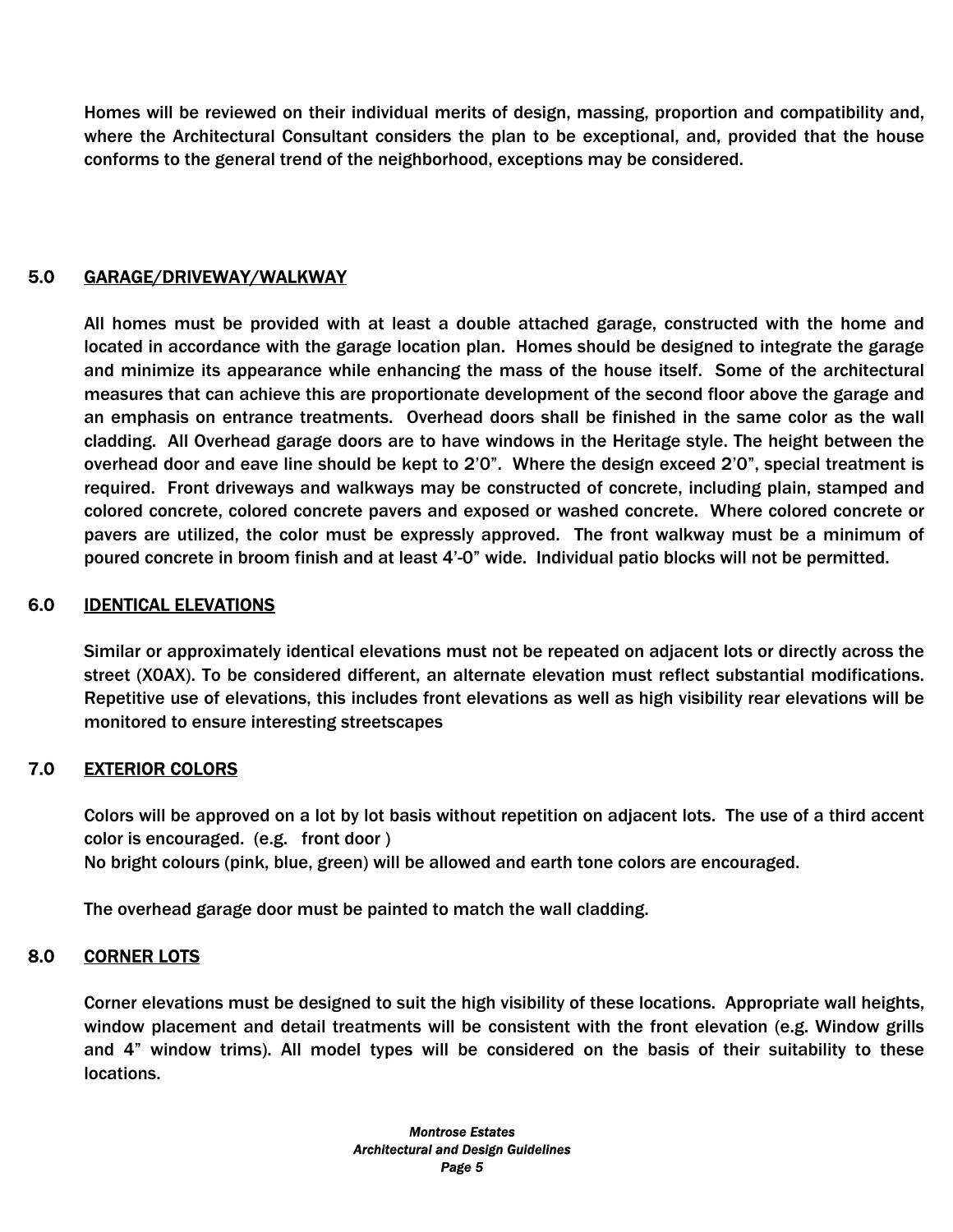# 9.0 WALKOUT LOTS

Lots Affected: Lots , Block and Lots to , Block The rear elevation of these homes requires special design consideration and must avoid large expanses of blank wall space as well as a three story towering appearance. The architectural devices that will best achieve the desired elevation are a combination of various wall planes, downhill sloping roofs in combination with dormers, decks and balconies.

The distance from grade to the first eave line should not be more than 20'.

Also see 10.0 for detailing requirements.

#### 10.0 HIGH VISIBILITY LOTS

Lots XXX to XXX, Block XXX have high visibility and require special design consideration. These elevations must incorporate attention to detailing consistent with the front elevation and the overall design.

#### 11.0 ROOFING

Roof slopes will be a minimum 7/12. Bungalow plans may require additional roof pitch (min 8/12) to ensure compatible streetscape. Eave overhangs are to be proportionate to the design of the home. Cantilevers and box outs on visible elevations (front, corner and perimeter lots) must include their own roofline and overhang. The minimum fascia size will be 8".

All roofs are to be an Architectural asphalt shingles as approved by the Consultant in the earth tone colours

(IKO Renaissance, BP Harmony typical.)

All furnace and fireplace chimneys must be contained in a corbelled chase.

The Developer highly recommends the use of High efficiency furnaces and water heaters to eliminate the need for flue venting.

#### 12.0 EXTERIOR FINISHES

The use of window and door surrounds and/or a combination of battens, trim boards, louvers and brick or stone will be a feature on all homes. It is the intent of this clause to ensure all openings visible from the front street and within 3' of the front wall face will be detailed with appropriate trim.

Shadow bands a minimum of 6" are required in all gable end roofs. Additional details such as vinyl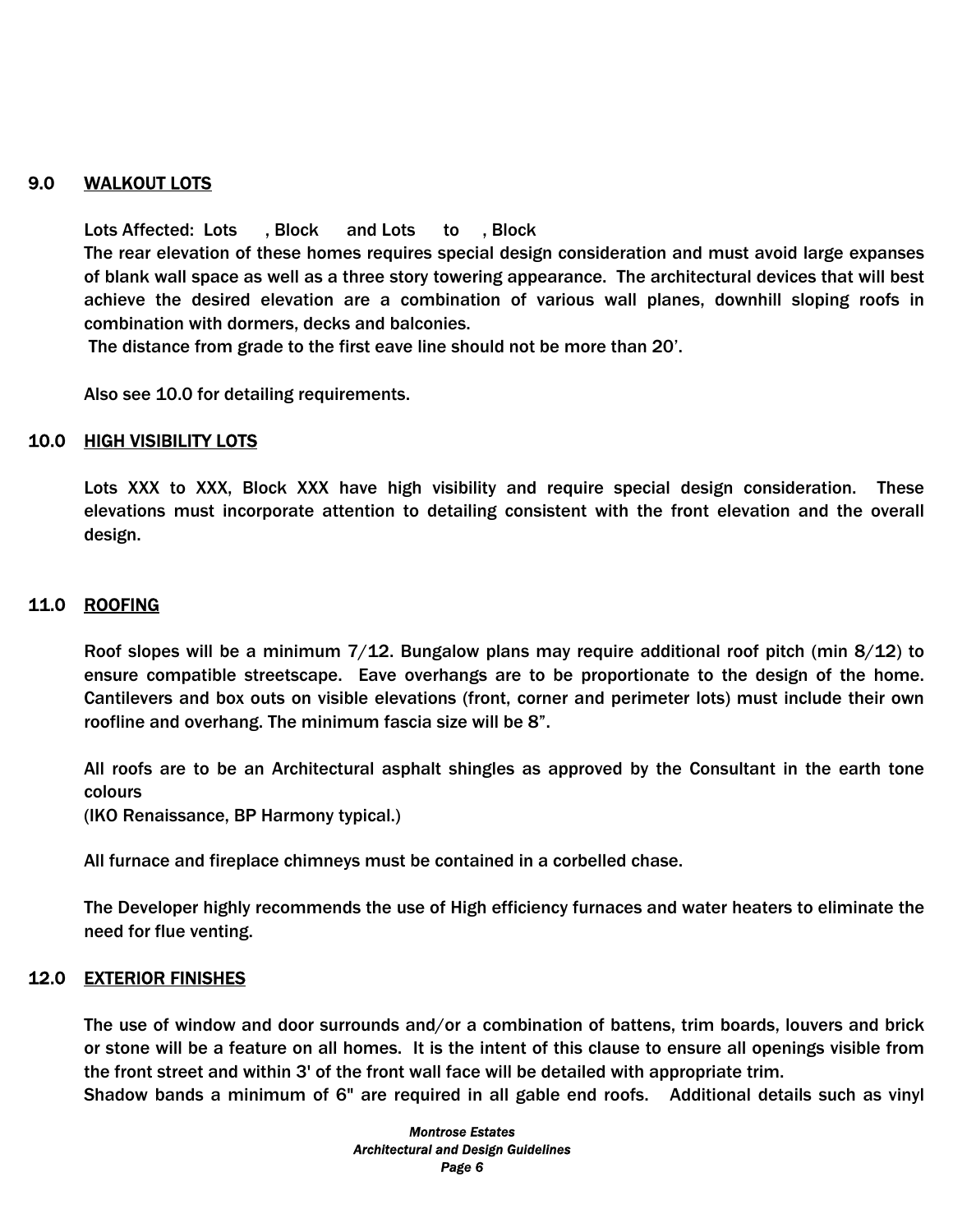scales are strongly recommended to represent the Heritage style. All Columns at front verandahs and rear decks should be a minimum of 8x8 c/w appropriate detailing.

Permitted cladding materials include vinyl siding in horizontal application, brick/stone in stacked application, stucco, and Stone tile.

A minimum of 80 sq ft of stone or brick is required on the front elevation of each home.

All trim and masonry details must be returned 24" around corners.

An emphasis on entrance treatments is a requirement. Such treatment may include the use of verandahs, courtyards, and covered entries. Where the design does not lend itself to this concept, the use of alternate detailing and feature windows will be considered.



Appropriate



Inappropriate











Inappropriate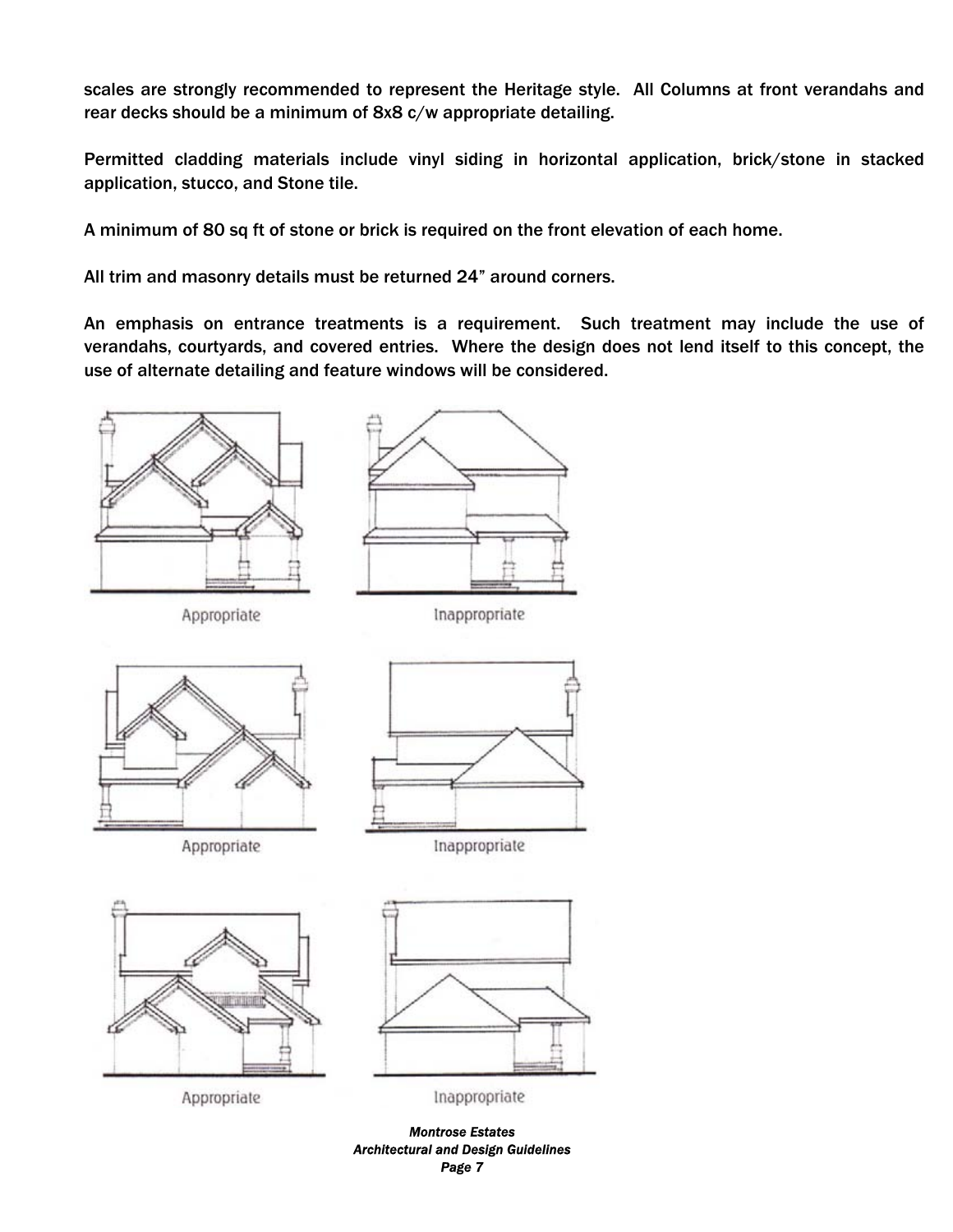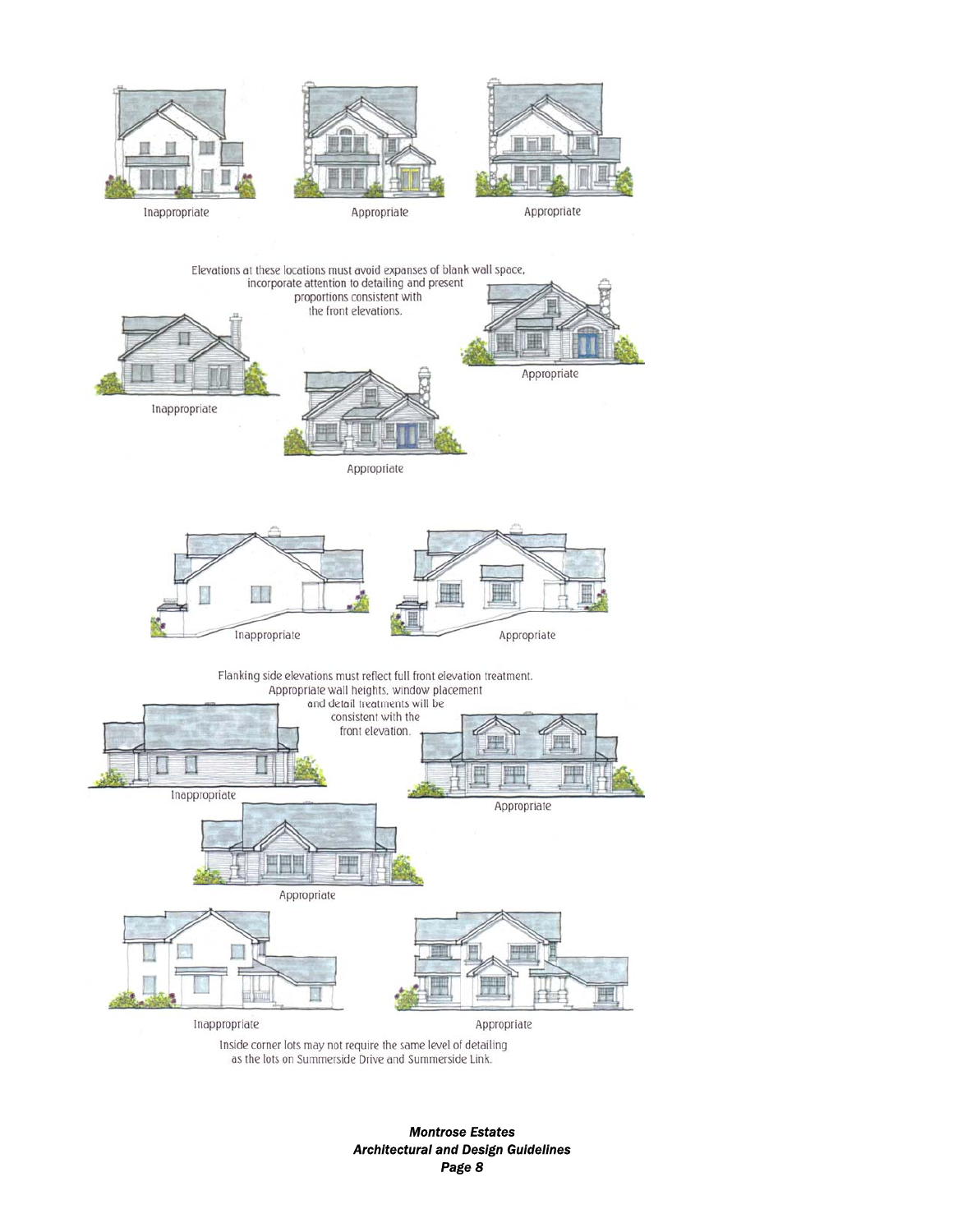# 13.0 FENCING

Wood fencing is acceptable on all lots and shall be consistent in design and color with the fencing style established for the community, an illustration of which is attached.

### 13.1 LANDSCAPING

It is the responsibility of the homeowner to landscape the front yard. In the case of corner lots the front yard shall include the flanking side yard to the sidewalk, curb or boulevard and to the rear corner of the house. Landscaping must be completed within one year.

The minimum landscape standard shall consist of sod, one tree and a prepared shrub bed containing at least six shrubs. Deciduous trees shall be 2" minimum caliper, coniferous trees a minimum 6' tall, and shrubs shall be a minimum of 18" in height.

To ensure the compliance with the landscaping requirements, a \$1,500.00 security deposit must be paid by the Purchaser, to be refunded by the Builder upon confirmation of satisfactory completion of the landscaping.

### 14.0 ANCILLARY BUILDINGS / GARDEN SHEDS

The side wall elevations of all ancillary buildings and garden sheds shall not extend higher than adjacent fencing. Where such structures are visible from public adjacencies (i.e. all perimeter lots, corner lots and lots backing onto the lake), exterior wall finishes, style and color shall compliment those used on the house. Roof style and materials are to match the materials used on the roof of the house.

#### 15.0 INTERPRETATION

The enforcement, administration and interpretation of these guidelines shall be at the discretion of Hasco Development or Windward Landtec Inc. The unfettered application of these guidelines shall be without notice or precedent.

#### 16.0 SITING

#### 16.1 Consultant

Check with the Architectural Consultant and Surveyor for all applicable drawings, and any special conditions.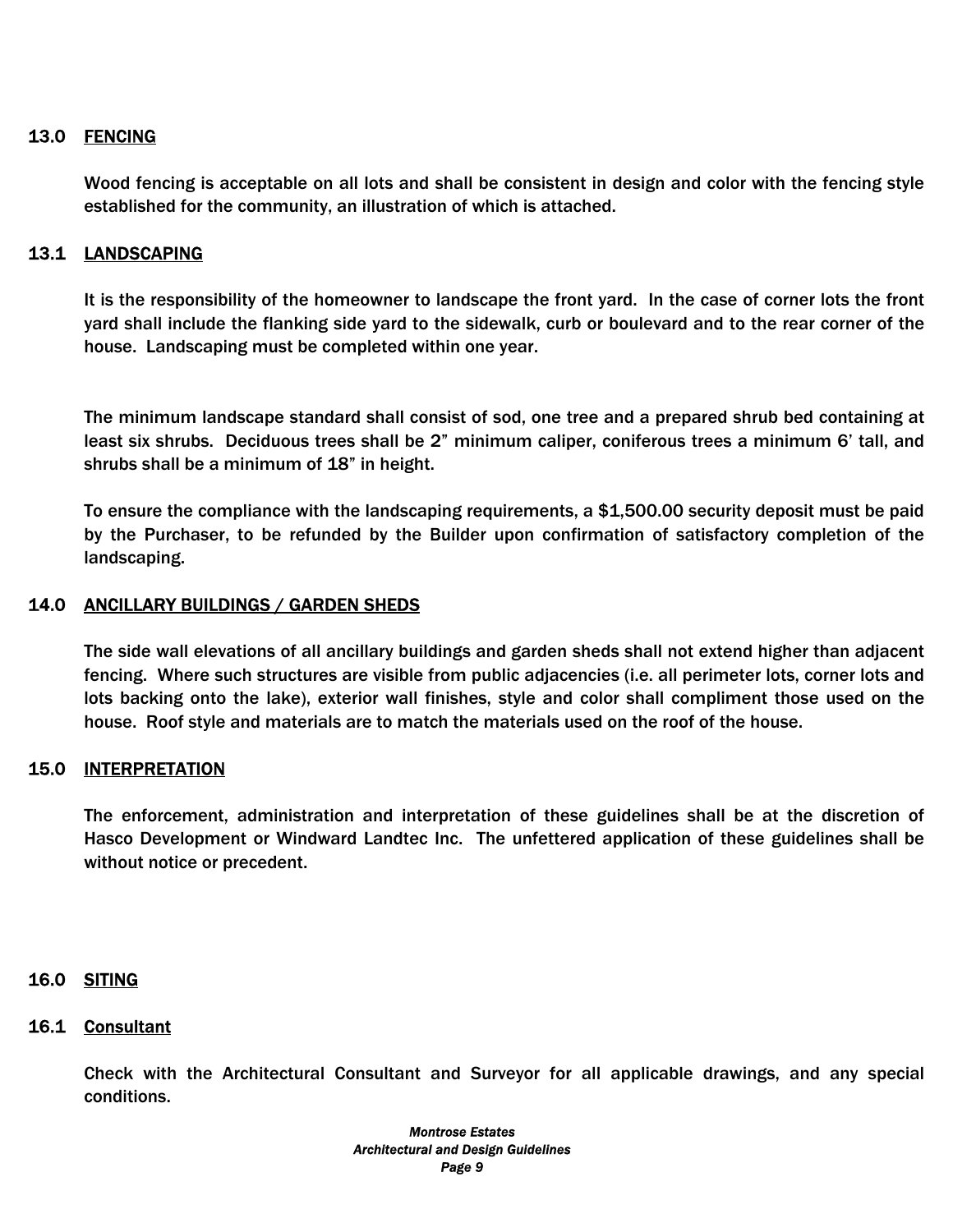# 16.2 City / Town Regulations

Ensure that city regulations are met and note relevant plans regarding utilities and rights of way. All setbacks (Front, Rear yard and side yard) shall be as per the Town of Beaumont Land Use By Law.

# 16.3 Plot Plans

A designated surveyor shall prepare all plot plans and perform all stakeouts in the subdivision to facilitate establishing building elevations that are consistent and appropriate.

### 17.0 SUBDIVISION APPEARANCE

### 17.1 Signage

In order to maintain cohesiveness for signage within the subdivision, all signage will be supplied by the Developer, i.e. all model signs, directional signs and general information signs. The only signage to be supplied by the Builders Group will be on lots owned or sold by that Builder. Excessive abuse of signage, including sandwich boards may necessitate removal of ALL Builder and Realtor signs.

# 17.2 Excavation Material

Builders must ensure that all excavation is kept within the confines of their lot. Any spillage on a road, land, sidewalk or neighboring lot must be removed immediately or the Developer will arrange for its removal and invoice for expenses.

# 17.3 Clean Up

Builders should encourage timely removal by all sub-trades of litter on building sites. Failure to comply will result in a clean-up bill being charged to the lot. Supply of bins by the Builder is recommended. Any general clean-up of the subdivision implemented by the Developer can and will be charged pro-rata to all builders.

# 17.4 Construction Activity

Each Builder is responsible for inspecting the condition of curbs, sidewalks, street lights, services, etc. on his lot and must submit written notice of any damages to the Developer prior to commencing construction, otherwise costs for repairing any damages becomes the sole responsibility of the Purchaser/Builder.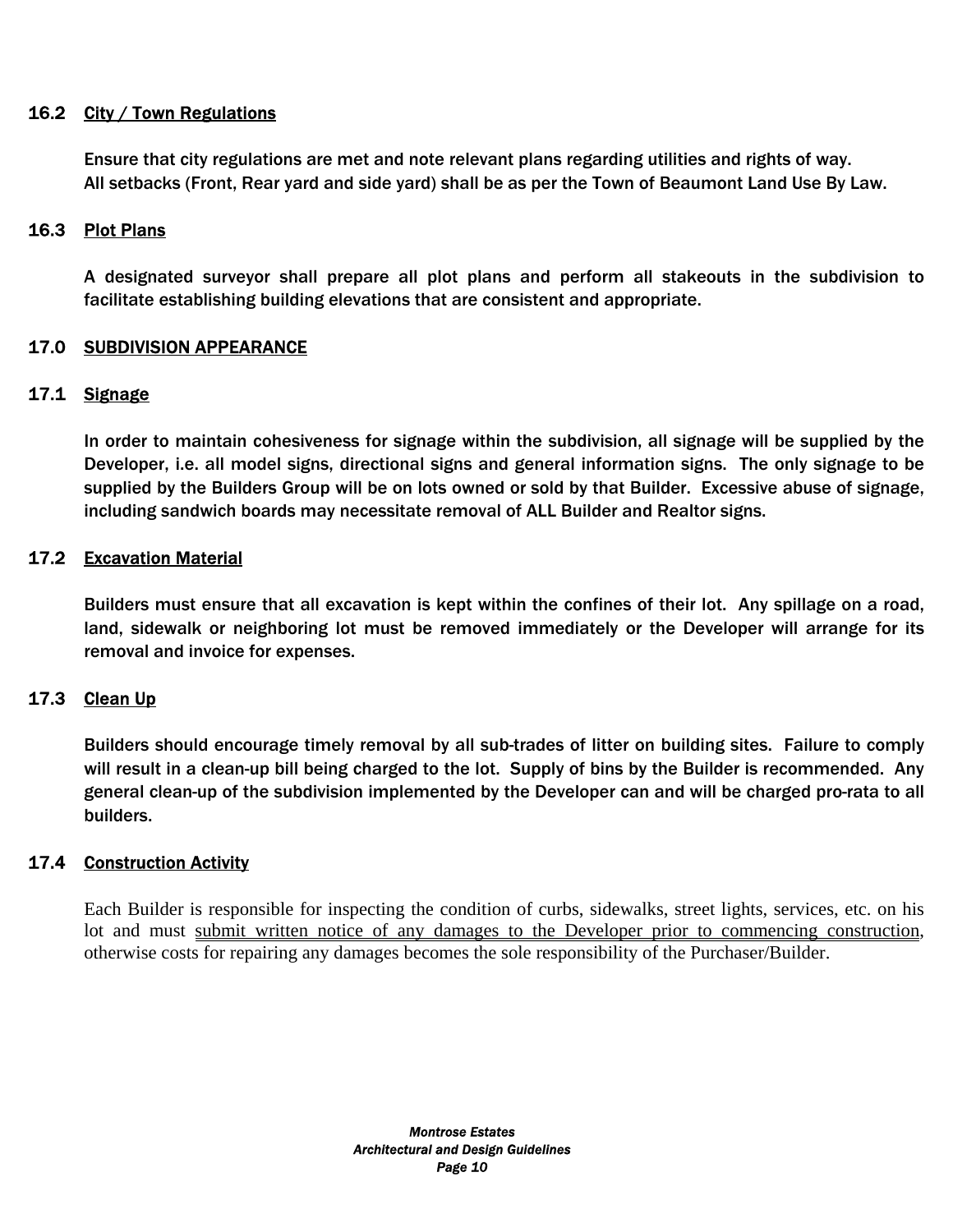# 18.0 APPROVAL PROCESS

Prior to application the Builder has inspected the lot and all services. All discrepancies or damage are to be reported in writing to the Developer.

Before applying to the City for a development permit, the applicant shall submit plans for approval of WINDWARD LANDTEC INC. Application shall include the following:

- a) One complete set of house plans;  $\frac{1}{4}$ " or  $3/16$ " = 1'
- b) Two Copies of the Plot plan, prepared by XXXXXXXXXXXX, 1:300, showing lot house grades and drainage pattern, floor and garage elevations; and
- c) Completed application form.
- d) Material and color samples, as required.

Incomplete submissions may be returned without review. WINDWARD LANDTEC INC. will review the plan and recommend approval, modification, or rejection of the application based on the adherence of the plans to these guidelines. Should disputes arise, the Developer shall make the final decision on the acceptability of plans. Once approved, WINDWARD LANDTEC INC. will send a copy of the application indicating any changes to the applicant. After approval, the plans may not be altered without prior written approval of WINDWARD LANDTEC INC. WINDWARD LANDTEC INC. will keep an up-to-date record of plans showing house types, color, roof lines and grades, to advise the applicants of how their proposed house will best fit into the existing situation.

Approval of any and all house plans will be at the sole and unfettered discretion of the Developer.

No stake-out will proceed until architectural approval is granted.

#### 19.0 DAMAGE DEPOSITS

The Builder shall supply a damage deposit or Letter of Credit in the amount of \$3,000.00 (regardless of the number of lots) is due prior to house plan and grade approval to cover:

- 1. Contravention of architectural objectives.
- 2. Possible damage to:
	- (a) Curb stop water valve
	- (b) Sidewalks, curbs and gutters
	- (c) Driveway aprons and asphalt
	- (d) Boulevard landscaping and trees
	- (e) Rear gutters and walkways
	- (f) Light standards
	- (g) Fire hydrants
	- (h) Cathodic Protection points
	- (i) Grading and drainage swales
	- (j) Fencing